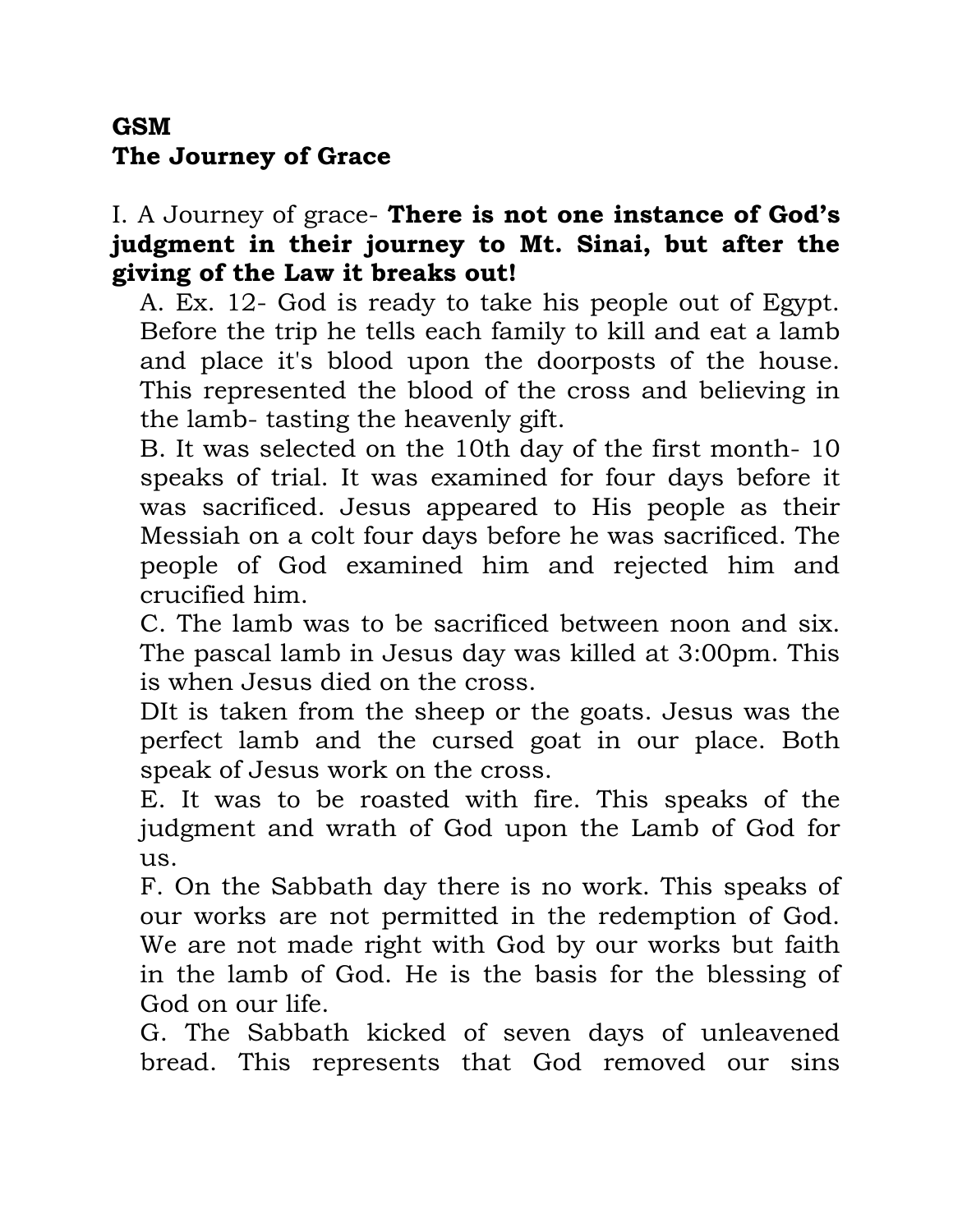because of Jesus. We are free from our sins. leaven represents sin.

H. Ex. 13:20- The Israelites start their journey. They first encamp at Succoth, which means booths. This is why the Israelites celebrate the feast of tabernacles or Succoth.

I. Next they went to Etham, which meant my strength and sign. Here is where the pillar of cloud and fire started leading the children of Israel. This is a type of the Holy Spirit. We are delivered from death by Jesus' sacrifice but we are led into freedom by the Spirit of God. The Spirit of God is our strength and sign God is with us so we should not fear. The Spirit will not be taken away from us.

J. Ex. 14- God leads his people into a tight spot. Have you ever found yourself in a tight spot and you were following God. God does not test us with sin, but he will test our faith!

K. Pharoah pursues Israel and they fail the test. They start murmuring against Moses. Moses fails the test to, he complains to God. God does not judge them for this. He provides deliverance anyway.

L. Ex. 15- The whole camp sings and dances about how great God is and how he delivers.

M. vs. 22- The move on for three days and come to Marah and there is bitter water. Again God leads them to a place where their faith is tested. They fail. They fall apart like a two dollar suitcase! The people who just sang God's greatness a few days ago are now complaining and murmuring.

N. God does not judge them but by his grace he provides deliverance. God shows Moses a tree and he cast it into the waters and they were made sweet. This represents the cross that makes the bitter sweet in our lives.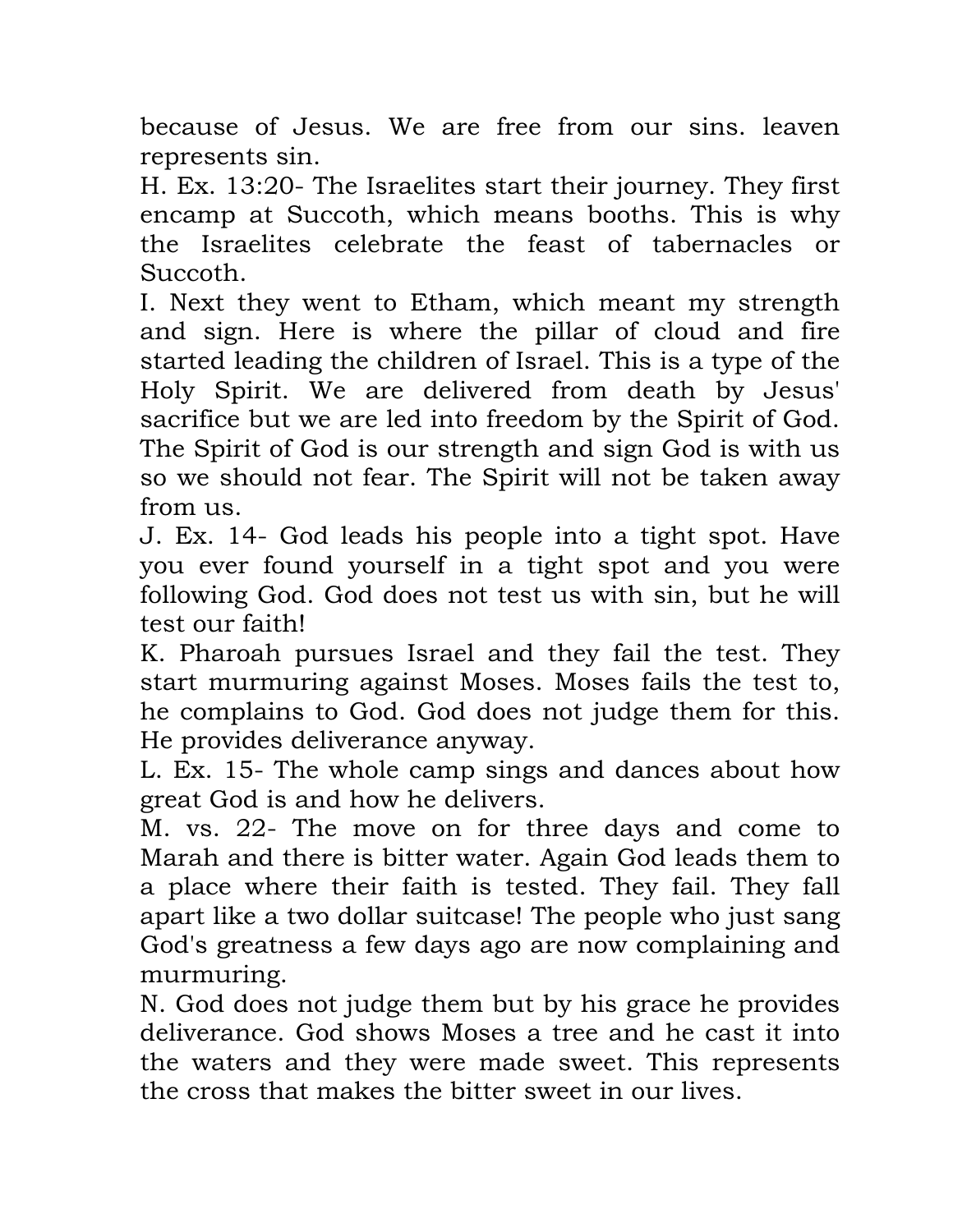O. vs. 26- We are seeing glimpes of the law at this point. God says if they fully obeyed all His precepts that they would be protected from sickness.

P. vs. 27- They come to twelve wells and 12 palm trees. Elim means strong trees. This is a picture of God's grace and provision. The well speaks of live and refreshing. The palm tree speaks of a believer. A palm tree gets it's sustance from the inside not it's bark.

Q. Ex. 16- They camp in the wilderness of Sin between Elim and Mt. Sinai. We have a choice which two we will dwell in Elim or Mt. Sinai- Grace or Law. Which one we choose will determine if we will see victory over sin or not. Romans 6:14 or 1 Cor. 15:56

R. Israel chooses not to trust in God's provision and grace and they start murmuring again. Complaining and murmuring are products of the flesh. This is to put pressure on others to get your way. The flesh and the legalism are connected. Legalism is a way to try to influence God to do what you want.

S. God does not judge them for this but once again provides manna from heaven! vs. 4 he would tell them how much to gather to see if they obeyed him or not. He provides quail for them also.

T. The people do not obey God. Some leave some over night and others go out on the Sabbath to collect. The people failed to obey God, but they were not judged because the Law was not formally offered to them to accept or reject. God wanted to show the people they could not keep his law.

U. Ex. 17- No there is now no water and the people fail the test again! They murmur and complain. God does not judge them but provides for them. He causes water to gush out of the rock when Moses strikes it. This rock